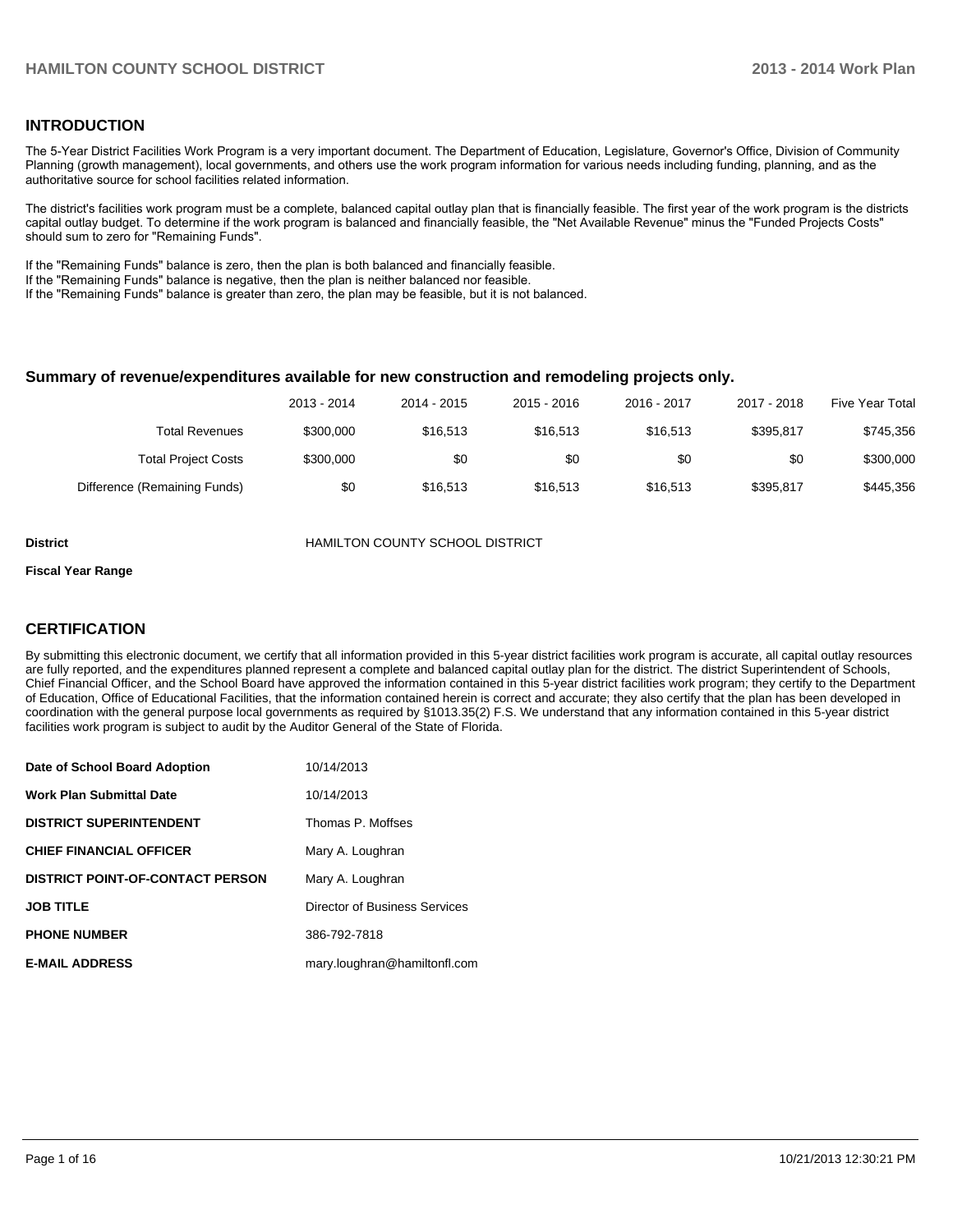# **Expenditures**

# **Expenditure for Maintenance, Repair and Renovation from 1.50-Mills and PECO**

Annually, prior to the adoption of the district school budget, each school board must prepare a tentative district facilities work program that includes a schedule of major repair and renovation projects necessary to maintain the educational and ancillary facilities of the district.

|                                  | Item                                                                                                                                                                                                  |           | 2014 - 2015<br>Projected | $2015 - 2016$<br>Projected | 2016 - 2017<br>Projected | 2017 - 2018<br>Projected | Total       |
|----------------------------------|-------------------------------------------------------------------------------------------------------------------------------------------------------------------------------------------------------|-----------|--------------------------|----------------------------|--------------------------|--------------------------|-------------|
| <b>HVAC</b>                      |                                                                                                                                                                                                       | \$50.000  | \$27,000                 | \$30,000                   | \$50,000                 | \$0                      | \$157,000   |
| Locations:                       | CENTRAL HAMILTON ELEMENTARY, GENERAL SERVICES, GREENWOOD SCHOOL, HAMILTON COUNTY HIGH (NEW), JRE LEE<br>COMPLEX, NORTH HAMILTON ELEMENTARY                                                            |           |                          |                            |                          |                          |             |
| Flooring                         |                                                                                                                                                                                                       | \$30.000  | \$50,000                 | \$5,000                    | \$25,000                 | \$0                      | \$110,000   |
| Locations:                       | CENTRAL HAMILTON ELEMENTARY, GENERAL SERVICES, GREENWOOD SCHOOL, HAMILTON COUNTY HIGH (NEW), HAMILTON<br>COUNTY SPORTS COMPLEX, JRE LEE COMPLEX, NORTH HAMILTON ELEMENTARY, SOUTH HAMILTON ELEMENTARY |           |                          |                            |                          |                          |             |
| Roofing                          |                                                                                                                                                                                                       | \$0       | \$163,579                | \$0                        | \$0                      | \$0                      | \$163,579   |
| Locations:                       | CENTRAL HAMILTON ELEMENTARY, GREENWOOD SCHOOL, JRE LEE COMPLEX, NORTH HAMILTON ELEMENTARY                                                                                                             |           |                          |                            |                          |                          |             |
| Safety to Life                   |                                                                                                                                                                                                       | \$10.000  | \$5,000                  | \$20,000                   | \$25,000                 | \$0                      | \$60,000    |
| Locations:                       | CENTRAL HAMILTON ELEMENTARY, GENERAL SERVICES, GREENWOOD SCHOOL, HAMILTON COUNTY HIGH (NEW), HAMILTON<br>COUNTY SPORTS COMPLEX, JRE LEE COMPLEX, NORTH HAMILTON ELEMENTARY, SOUTH HAMILTON ELEMENTARY |           |                          |                            |                          |                          |             |
| Fencing                          |                                                                                                                                                                                                       | \$0       | \$0                      | \$0                        | \$0                      | \$0                      | \$0         |
| Locations:                       | No Locations for this expenditure.                                                                                                                                                                    |           |                          |                            |                          |                          |             |
| Parking                          |                                                                                                                                                                                                       | \$20,000  | \$0                      | \$0                        | \$0                      | \$0                      | \$20,000    |
|                                  | Locations: HAMILTON COUNTY HIGH (NEW)                                                                                                                                                                 |           |                          |                            |                          |                          |             |
| Electrical                       |                                                                                                                                                                                                       | \$0       | \$0                      | \$0                        | \$0                      | \$0                      | \$0         |
| Locations:                       | No Locations for this expenditure.                                                                                                                                                                    |           |                          |                            |                          |                          |             |
| Fire Alarm                       |                                                                                                                                                                                                       | \$0       | \$0                      | \$0                        | \$0                      | \$0                      | \$0         |
|                                  | Locations: No Locations for this expenditure.                                                                                                                                                         |           |                          |                            |                          |                          |             |
| Telephone/Intercom System        |                                                                                                                                                                                                       | \$10.000  | \$0                      | \$25,000                   | \$0                      | \$0                      | \$35,000    |
|                                  | Locations: CENTRAL HAMILTON ELEMENTARY, GENERAL SERVICES, JRE LEE COMPLEX, NORTH HAMILTON ELEMENTARY, SOUTH<br><b>HAMILTON ELEMENTARY</b>                                                             |           |                          |                            |                          |                          |             |
| <b>Closed Circuit Television</b> |                                                                                                                                                                                                       | \$0       | \$0                      | \$0                        | \$0                      | \$0                      | \$0         |
|                                  | Locations: No Locations for this expenditure.                                                                                                                                                         |           |                          |                            |                          |                          |             |
| Paint                            |                                                                                                                                                                                                       | \$15,000  | \$25,000                 | \$25,000                   | \$25,000                 | \$15,000                 | \$105,000   |
| Locations:                       | CENTRAL HAMILTON ELEMENTARY, GENERAL SERVICES, GREENWOOD SCHOOL, HAMILTON COUNTY HIGH (NEW), HAMILTON<br>COUNTY SPORTS COMPLEX, JRE LEE COMPLEX, NORTH HAMILTON ELEMENTARY, SOUTH HAMILTON ELEMENTARY |           |                          |                            |                          |                          |             |
| Maintenance/Repair               |                                                                                                                                                                                                       | \$163,049 | \$59.075                 | \$106,962                  | \$136,298                | \$19,965                 | \$485,349   |
| Locations:                       | CENTRAL HAMILTON ELEMENTARY, GENERAL SERVICES, GREENWOOD SCHOOL, HAMILTON COUNTY HIGH (NEW), HAMILTON<br>COUNTY SPORTS COMPLEX, JRE LEE COMPLEX, NORTH HAMILTON ELEMENTARY, SOUTH HAMILTON ELEMENTARY |           |                          |                            |                          |                          |             |
|                                  | <b>Sub Total:</b>                                                                                                                                                                                     | \$298,049 | \$329,654                | \$211,962                  | \$261,298                | \$34,965                 | \$1,135,928 |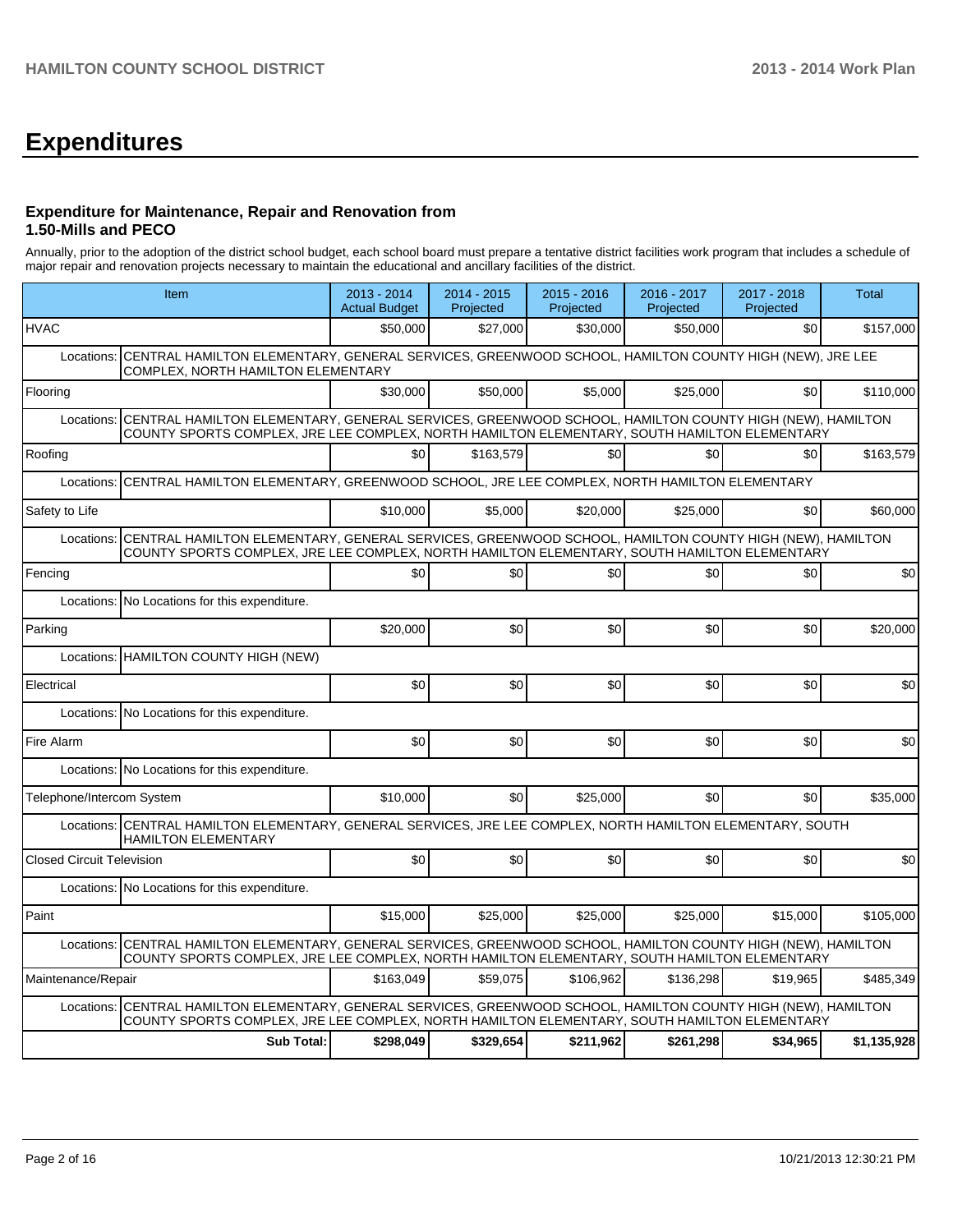| PECO Maintenance Expenditures | \$0 <sub>0</sub> | \$0       | \$4,654   | \$14,586  | \$34.965  | \$54,205    |
|-------------------------------|------------------|-----------|-----------|-----------|-----------|-------------|
| 50 Mill Sub Total: I          | \$376,649        | \$559,054 | \$437,308 | \$474,460 | \$177,748 | \$2,025,219 |

|                                                                                                                                                                                                                 | Other Items                                                                                                                                                                                                     | $2013 - 2014$<br><b>Actual Budget</b> | $2014 - 2015$<br>Projected | $2015 - 2016$<br>Projected | 2016 - 2017<br>Projected | $2017 - 2018$<br>Projected | Total       |  |  |
|-----------------------------------------------------------------------------------------------------------------------------------------------------------------------------------------------------------------|-----------------------------------------------------------------------------------------------------------------------------------------------------------------------------------------------------------------|---------------------------------------|----------------------------|----------------------------|--------------------------|----------------------------|-------------|--|--|
| Filter Cleaning Service                                                                                                                                                                                         |                                                                                                                                                                                                                 | \$26,000                              | \$26,500                   | \$27,000                   | \$27,748                 | \$27,748                   | \$134,996   |  |  |
|                                                                                                                                                                                                                 | Locations CENTRAL HAMILTON ELEMENTARY, GENERAL SERVICES, GREENWOOD SCHOOL, HAMILTON COUNTY HIGH (NEW), HAMILTON<br>COUNTY SPORTS COMPLEX, JRE LEE COMPLEX, NORTH HAMILTON ELEMENTARY, SOUTH HAMILTON ELEMENTARY |                                       |                            |                            |                          |                            |             |  |  |
| NEFEC Building Services                                                                                                                                                                                         |                                                                                                                                                                                                                 | \$17,600                              | \$17,900                   | \$18,000                   | \$15,000                 | \$15,000                   | \$83,500    |  |  |
| Locations CENTRAL HAMILTON ELEMENTARY, GENERAL SERVICES, GREENWOOD SCHOOL, HAMILTON COUNTY HIGH (NEW), HAMILTON<br>COUNTY SPORTS COMPLEX, JRE LEE COMPLEX, NORTH HAMILTON ELEMENTARY, SOUTH HAMILTON ELEMENTARY |                                                                                                                                                                                                                 |                                       |                            |                            |                          |                            |             |  |  |
| <b>EPA Compliance</b>                                                                                                                                                                                           |                                                                                                                                                                                                                 | \$35,000                              | \$35,000                   | \$35,000                   | \$35,000                 | \$35,000                   | \$175,000   |  |  |
|                                                                                                                                                                                                                 | Locations GENERAL SERVICES, NORTH HAMILTON ELEMENTARY                                                                                                                                                           |                                       |                            |                            |                          |                            |             |  |  |
| Remodeling Schools                                                                                                                                                                                              |                                                                                                                                                                                                                 | \$0 <sub>0</sub>                      | \$150,000                  | \$150,000                  | \$150,000                | \$100,000                  | \$550,000   |  |  |
| Locations GENERAL SERVICES, GREENWOOD SCHOOL, HAMILTON COUNTY HIGH (NEW), JRE LEE COMPLEX, NORTH HAMILTON<br>ELEMENTARY, SOUTH HAMILTON ELEMENTARY                                                              |                                                                                                                                                                                                                 |                                       |                            |                            |                          |                            |             |  |  |
|                                                                                                                                                                                                                 | Total:                                                                                                                                                                                                          | \$376,649                             | \$559,054                  | \$441,962                  | \$489,046                | \$212,713                  | \$2,079,424 |  |  |

# **Local 1.50 Mill Expenditure For Maintenance, Repair and Renovation**

Anticipated expenditures expected from local funding sources over the years covered by the current work plan.

| Item                                                         | 2013 - 2014<br><b>Actual Budget</b> | $2014 - 2015$<br>Projected | 2015 - 2016<br>Projected | 2016 - 2017<br>Projected | 2017 - 2018<br>Projected | <b>Total</b> |
|--------------------------------------------------------------|-------------------------------------|----------------------------|--------------------------|--------------------------|--------------------------|--------------|
| Remaining Maint and Repair from 1.5 Mills                    | \$376,649                           | \$559,054                  | \$437,308                | \$474,460                | \$177,748                | \$2,025,219  |
| Maintenance/Repair Salaries                                  | \$200,000                           | \$110,000                  | \$200,000                | \$200,000                | \$200,000                | \$910,000    |
| <b>School Bus Purchases</b>                                  | \$200,000                           | \$250,000                  | \$250,000                | \$250,000                | \$250,000                | \$1,200,000  |
| <b>Other Vehicle Purchases</b>                               | \$25,000                            | \$0                        | \$40,000                 | \$0                      | \$35,000                 | \$100,000    |
| Capital Outlay Equipment                                     | \$300,000                           | \$5,000                    | \$15,000                 | \$50,000                 | \$15,000                 | \$385,000    |
| <b>Rent/Lease Payments</b>                                   | \$0                                 | \$0                        | \$0                      | \$0                      | \$0                      | \$0          |
| <b>COP Debt Service</b>                                      | \$0                                 | \$0                        | \$0                      | \$0                      | \$0                      | \$0          |
| Rent/Lease Relocatables                                      | \$50,000                            | \$40,000                   | \$40,000                 | \$40,000                 | \$0                      | \$170,000    |
| <b>Environmental Problems</b>                                | \$0                                 | \$0                        | \$0                      | \$0                      | \$0                      | \$0          |
| s.1011.14 Debt Service                                       | \$0                                 | \$0                        | \$0                      | \$0                      | \$0                      | \$0          |
| <b>Special Facilities Construction Account</b>               | \$0                                 | \$0                        | \$0                      | \$0                      | \$0                      | \$0          |
| Premiums for Property Casualty Insurance - 1011.71<br>(4a,b) | \$155,000                           | \$160,000                  | \$170,000                | \$180,000                | \$190,000                | \$855,000    |
| Qualified School Construction Bonds (QSCB)                   | \$0                                 | \$0                        | \$0                      | \$0                      | \$0                      | \$0          |
| Qualified Zone Academy Bonds (QZAB)                          | \$0                                 | \$0                        | \$0                      | \$0                      | \$0                      | \$0          |
| <b>Local Expenditure Totals:</b>                             | \$1,306,649                         | \$1,124,054                | \$1,152,308              | \$1,194,460              | \$867,748                | \$5,645,219  |

# **Revenue**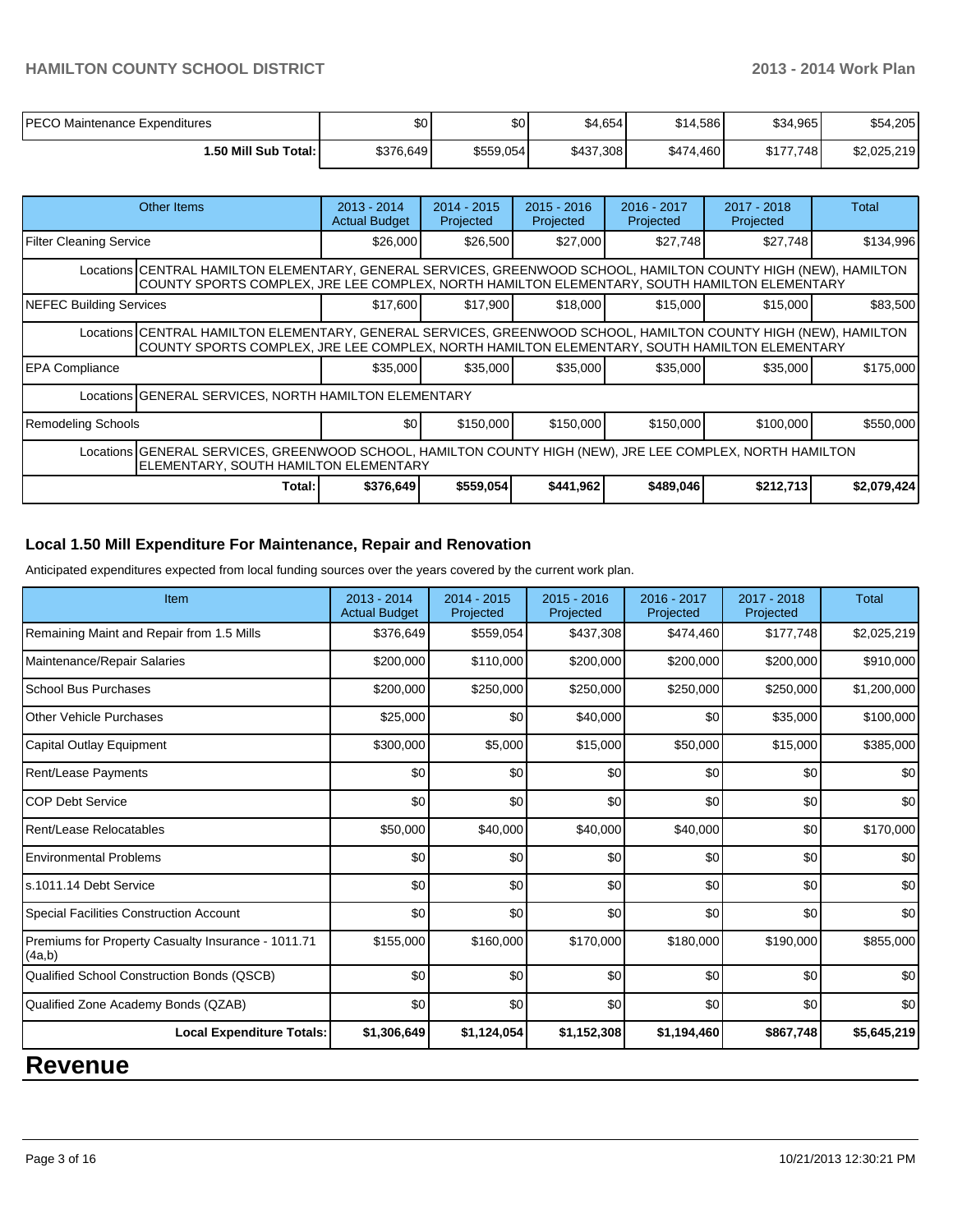# **1.50 Mill Revenue Source**

Schedule of Estimated Capital Outlay Revenue from each currently approved source which is estimated to be available for expenditures on the projects included in the tentative district facilities work program. All amounts are NET after considering carryover balances, interest earned, new COP's, 1011.14 and 1011.15 loans, etc. Districts cannot use 1.5-Mill funds for salaries except for those explicitly associated with maintenance/repair projects. (1011.71 (5), F.S.)

| <b>Item</b>                                                                      | Fund | $2013 - 2014$<br><b>Actual Value</b> | $2014 - 2015$<br>Projected | $2015 - 2016$<br>Projected | $2016 - 2017$<br>Projected | $2017 - 2018$<br>Projected | Total           |
|----------------------------------------------------------------------------------|------|--------------------------------------|----------------------------|----------------------------|----------------------------|----------------------------|-----------------|
| (1) Non-exempt property<br>assessed valuation                                    |      | \$764,609,073                        | \$780,592,923              | \$800,213,552              | \$829,485,934              | \$866,008,258              | \$4,040,909,740 |
| (2) The Millege projected for<br>discretionary capital outlay per<br>s.1011.71   |      | 1.50                                 | 1.50                       | 1.50                       | 1.50                       | 1.50                       |                 |
| (3) Full value of the 1.50-Mill<br>discretionary capital outlay per<br>s.1011.71 |      | \$1,284,543                          | \$1,311,396                | \$1,344,359                | \$1,393,536                | \$1,454,894                | \$6,788,728     |
| (4) Value of the portion of the 1.50<br>-Mill ACTUALLY levied                    | 370  | \$1,101,037                          | \$1,124,054                | \$1,152,308                | \$1,194,460                | \$1,247,052                | \$5,818,911     |
| $(5)$ Difference of lines (3) and (4)                                            |      | \$183,506                            | \$187,342                  | \$192,051                  | \$199,076                  | \$207,842                  | \$969,817       |

# **PECO Revenue Source**

The figure in the row designated "PECO Maintenance" will be subtracted from funds available for new construction because PECO maintenance dollars cannot be used for new construction.

| Item                                  | Fund | $2013 - 2014$<br><b>Actual Budget</b> | $2014 - 2015$<br>Projected | $2015 - 2016$<br>Projected | 2016 - 2017<br>Projected | 2017 - 2018<br>Projected | <b>Total</b> |
|---------------------------------------|------|---------------------------------------|----------------------------|----------------------------|--------------------------|--------------------------|--------------|
| <b>IPECO New Construction</b>         | 340  | \$0                                   | \$0                        | \$0                        | \$0                      | \$0                      | \$0          |
| <b>IPECO Maintenance Expenditures</b> |      | \$٥Ι                                  | \$0                        | \$4,654                    | \$14.586                 | \$34,965                 | \$54,205     |
|                                       |      | \$0                                   | \$0                        | \$4,654                    | \$14,586                 | \$34,965                 | \$54,205     |

# **CO & DS Revenue Source**

Revenue from Capital Outlay and Debt Service funds.

| Item                                               | Fund | $2013 - 2014$<br><b>Actual Budget</b> | $2014 - 2015$<br>Projected | $2015 - 2016$<br>Projected | 2016 - 2017<br>Projected | $2017 - 2018$<br>Projected | Total    |
|----------------------------------------------------|------|---------------------------------------|----------------------------|----------------------------|--------------------------|----------------------------|----------|
| ICO & DS Cash Flow-through<br><b>I</b> Distributed | 360  | \$15.841                              | \$15.841                   | \$15.841                   | \$15.841                 | \$15.841                   | \$79,205 |
| ICO & DS Interest on<br>Undistributed CO           | 360  | \$672                                 | \$672                      | \$672                      | \$672                    | \$672                      | \$3,360  |
|                                                    |      | \$16,513                              | \$16,513                   | \$16,513                   | \$16,513                 | \$16,513                   | \$82,565 |

#### **Fair Share Revenue Source**

Nothing reported for this section. All legally binding commitments for proportionate fair-share mitigation for impacts on public school facilities must be included in the 5-year district work program.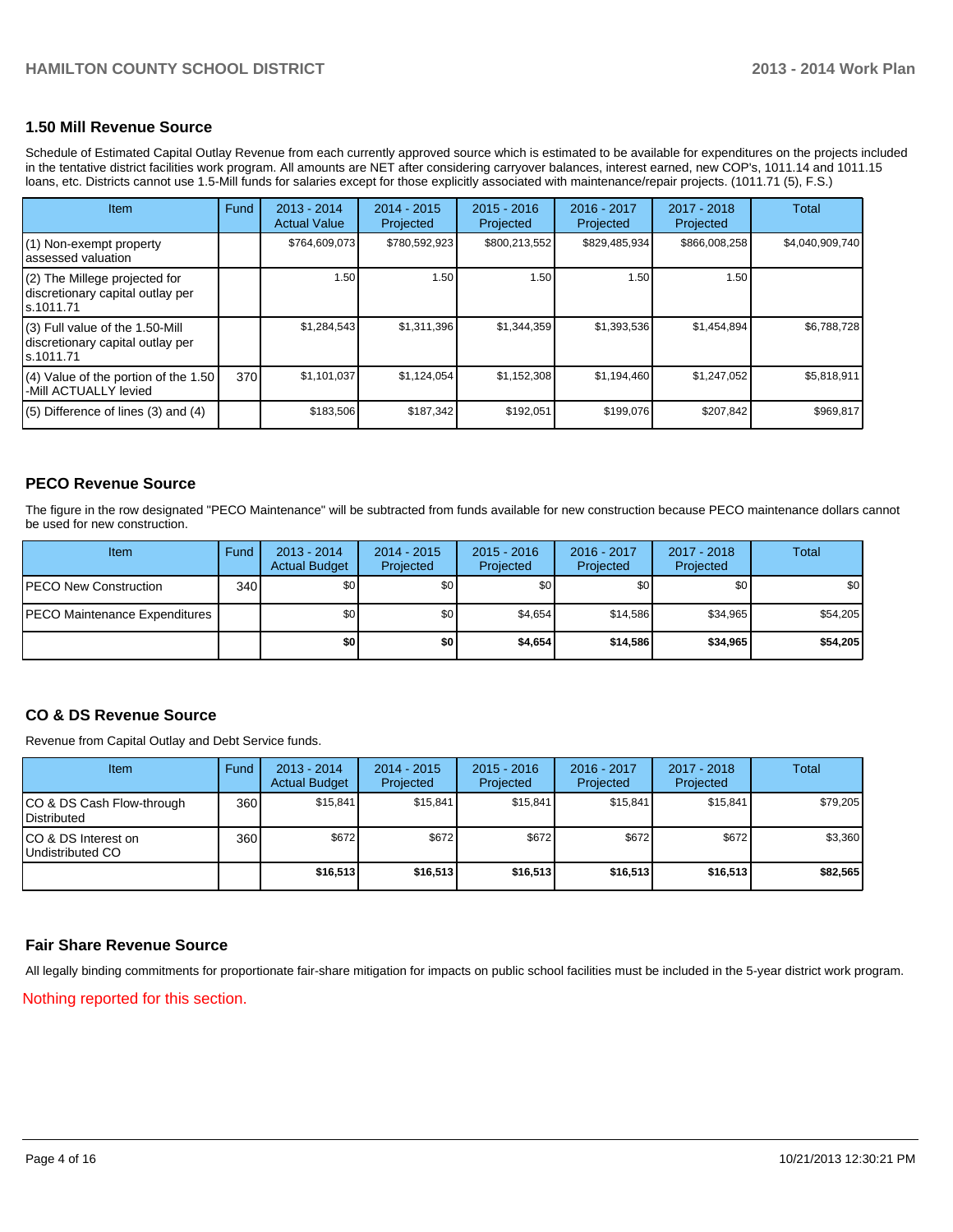# **Sales Surtax Referendum**

Specific information about any referendum for a 1-cent or ½-cent surtax referendum during the previous year.

**Did the school district hold a surtax referendum during the past fiscal year 2012 - 2013?**

No

# **Additional Revenue Source**

Any additional revenue sources

| Item                                                                                                                      | 2013 - 2014<br><b>Actual Value</b> | 2014 - 2015<br>Projected | $2015 - 2016$<br>Projected | 2016 - 2017<br>Projected | 2017 - 2018<br>Projected | <b>Total</b> |
|---------------------------------------------------------------------------------------------------------------------------|------------------------------------|--------------------------|----------------------------|--------------------------|--------------------------|--------------|
| Proceeds from a s.1011.14/15 F.S. Loans                                                                                   | \$0                                | \$0                      | \$0                        | \$0                      | \$0                      | \$0          |
| District Bonds - Voted local bond<br>referendum proceeds per s.9, Art VII<br><b>State Constitution</b>                    | \$0                                | \$0                      | \$0                        | \$0                      | \$0                      | \$0          |
| Proceeds from Special Act Bonds                                                                                           | \$0                                | \$0                      | \$0                        | \$0                      | \$0                      | \$0          |
| Estimated Revenue from CO & DS Bond<br>Sale                                                                               | \$0                                | \$0                      | \$0                        | \$0                      | \$0                      | \$0          |
| Proceeds from Voted Capital<br>Improvements millage                                                                       | \$0                                | \$0                      | \$0                        | \$0                      | \$0                      | \$0          |
| Other Revenue for Other Capital Projects                                                                                  | \$26,922                           | \$0                      | \$0                        | \$0                      | \$0                      | \$26,922     |
| Proceeds from 1/2 cent sales surtax<br>authorized by school board                                                         | \$0                                | \$0                      | \$0                        | \$0                      | \$0                      | \$0          |
| Proceeds from local governmental<br>infrastructure sales surtax                                                           | \$0                                | \$0                      | \$0                        | \$0                      | \$0                      | \$0          |
| Proceeds from Certificates of<br>Participation (COP's) Sale                                                               | \$0                                | \$0                      | \$0                        | \$0                      | \$0                      | \$0          |
| Classrooms First Bond proceeds amount<br>authorized in FY 1997-98                                                         | \$0                                | \$0                      | \$0                        | \$0                      | \$0                      | \$0          |
| <b>Classrooms for Kids</b>                                                                                                | \$0                                | \$0                      | \$0                        | \$0                      | \$0                      | \$0          |
| <b>District Equity Recognition</b>                                                                                        | \$0                                | \$0                      | \$0                        | \$0                      | \$0                      | \$0          |
| <b>Federal Grants</b>                                                                                                     | \$0                                | \$0                      | \$0                        | \$0                      | \$0                      | \$0          |
| Proportionate share mitigation (actual<br>cash revenue only, not in kind donations)                                       | \$0                                | \$0                      | \$0                        | \$0                      | \$0                      | \$0          |
| Impact fees received                                                                                                      | \$0                                | \$0                      | \$0                        | \$0                      | \$0                      | \$0          |
| Private donations                                                                                                         | \$0                                | \$0                      | \$0                        | \$0                      | \$0                      | \$0          |
| Grants from local governments or not-for-<br>profit organizations                                                         | \$0                                | \$0                      | \$0                        | \$0                      | \$0                      | \$0          |
| Interest, Including Profit On Investment                                                                                  | \$0                                | \$0                      | \$0                        | \$0                      | \$0                      | \$0          |
| Revenue from Bonds pledging proceeds<br>from 1 cent or 1/2 cent Sales Surtax                                              | \$0                                | \$0                      | \$0                        | \$0                      | \$0                      | \$0          |
| <b>Total Fund Balance Carried Forward</b>                                                                                 | \$462,177                          | \$0                      | \$0                        | \$0                      | \$0                      | \$462.177    |
| General Capital Outlay Obligated Fund<br><b>Balance Carried Forward From Total</b><br><b>Fund Balance Carried Forward</b> | \$0                                | \$0                      | \$0                        | \$0                      | \$0                      | \$0          |
| <b>Special Facilities Construction Account</b>                                                                            | \$0                                | \$0                      | \$0                        | \$0                      | \$0                      | \$0          |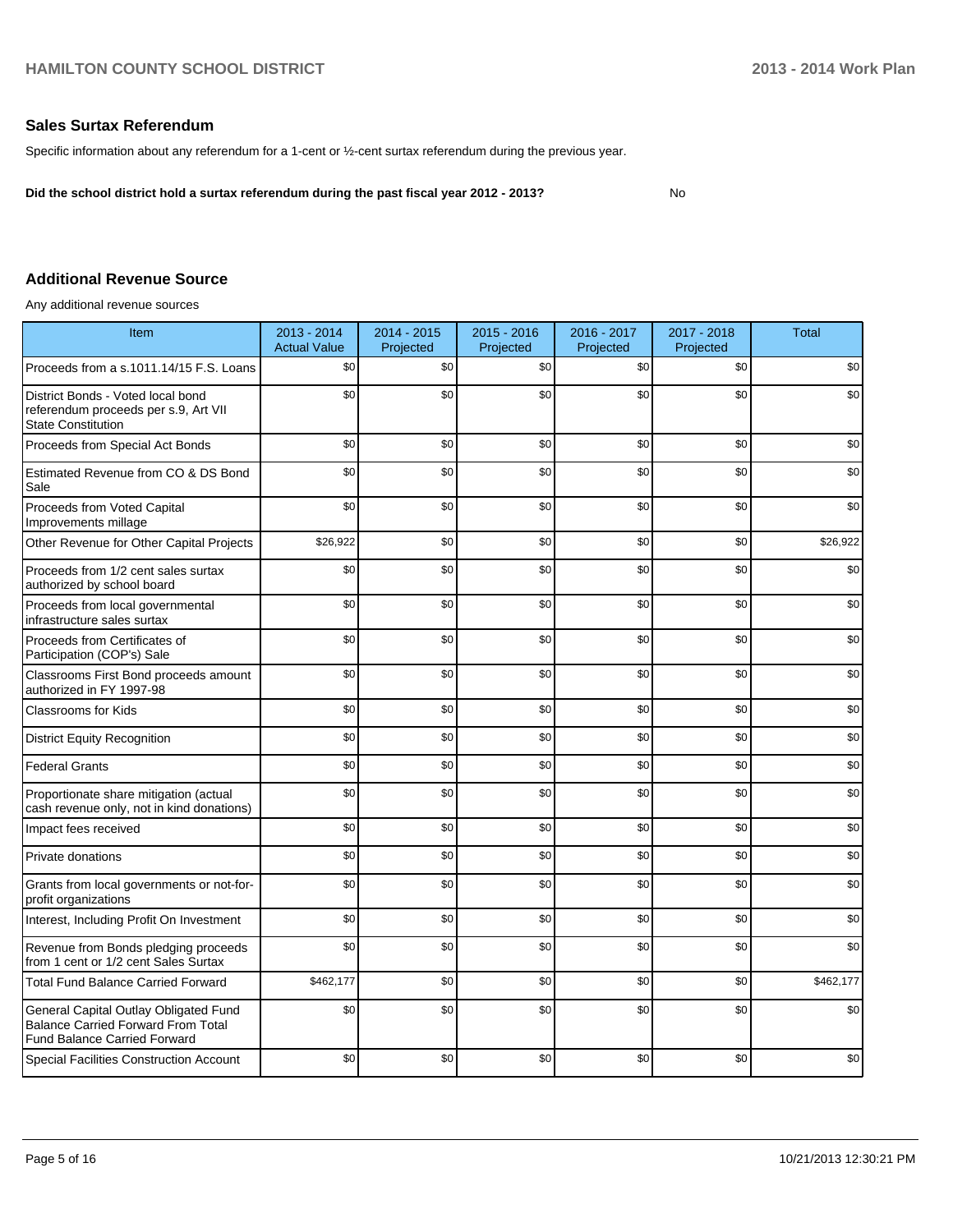| One Cent - 1/2 Cent Sales Surtax Debt<br><b>I</b> Service From Total Fund Balance Carried I<br><b>I</b> Forward | \$0       | <b>SO</b> | \$0 | SO I | \$0 | <b>SO</b> I      |
|-----------------------------------------------------------------------------------------------------------------|-----------|-----------|-----|------|-----|------------------|
| Capital Outlay Projects Funds Balance<br>Carried Forward From Total Fund<br><b>Balance Carried Forward</b>      |           | \$0       | \$0 | SO I | \$0 | \$0 <sub>1</sub> |
| Subtotal                                                                                                        | \$489,099 | \$0       | \$0 | \$0  | \$0 | \$489.099        |

# **Total Revenue Summary**

| <b>Item Name</b>                                            | 2013 - 2014<br><b>Budget</b> | $2014 - 2015$<br>Projected | $2015 - 2016$<br>Projected | 2016 - 2017<br>Projected | $2017 - 2018$<br>Projected | <b>Five Year Total</b> |
|-------------------------------------------------------------|------------------------------|----------------------------|----------------------------|--------------------------|----------------------------|------------------------|
| Local 1.5 Mill Discretionary Capital Outlay<br>Revenue      | \$1,101,037                  | \$1,124,054                | \$1,152,308                | \$1,194,460              | \$1,247,052                | \$5,818,911            |
| IPECO and 1.5 Mill Maint and Other 1.5<br>Mill Expenditures | (\$1,306,649)                | (\$1,124,054)              | (S1, 152, 308)             | (S1, 194, 460)           | (\$867,748)                | $(\$5,645,219)$        |
| IPECO Maintenance Revenue                                   | \$0                          | \$0                        | \$4,654                    | \$14,586                 | \$34,965                   | \$54,205               |
| <b>Available 1.50 Mill for New</b><br><b>Construction</b>   | (\$205,612)                  | \$0                        | \$0                        | \$0                      | \$379,304                  | \$173,692              |

| <b>Item Name</b>                      | 2013 - 2014<br><b>Budget</b> | $2014 - 2015$<br>Projected | $2015 - 2016$<br>Projected | 2016 - 2017<br>Projected | 2017 - 2018<br>Projected | <b>Five Year Total</b> |
|---------------------------------------|------------------------------|----------------------------|----------------------------|--------------------------|--------------------------|------------------------|
| ICO & DS Revenue                      | \$16,513                     | \$16,513                   | \$16,513                   | \$16,513                 | \$16,513                 | \$82,565               |
| <b>IPECO New Construction Revenue</b> | \$0 <sub>1</sub>             | \$0                        | \$0                        | \$0                      | \$0                      | \$0                    |
| Other/Additional Revenue              | \$489.099                    | \$0                        | \$0                        | \$0                      | \$0                      | \$489,099              |
| <b>Total Additional Revenuel</b>      | \$505,612                    | \$16,513                   | \$16,513                   | \$16,513                 | \$16,513                 | \$571,664              |
| <b>Total Available Revenue</b>        | \$300,000                    | \$16,513                   | \$16.513                   | \$16,513                 | \$395.817                | \$745,356              |

# **Project Schedules**

# **Capacity Project Schedules**

A schedule of capital outlay projects necessary to ensure the availability of satisfactory classrooms for the projected student enrollment in K-12 programs.

Nothing reported for this section.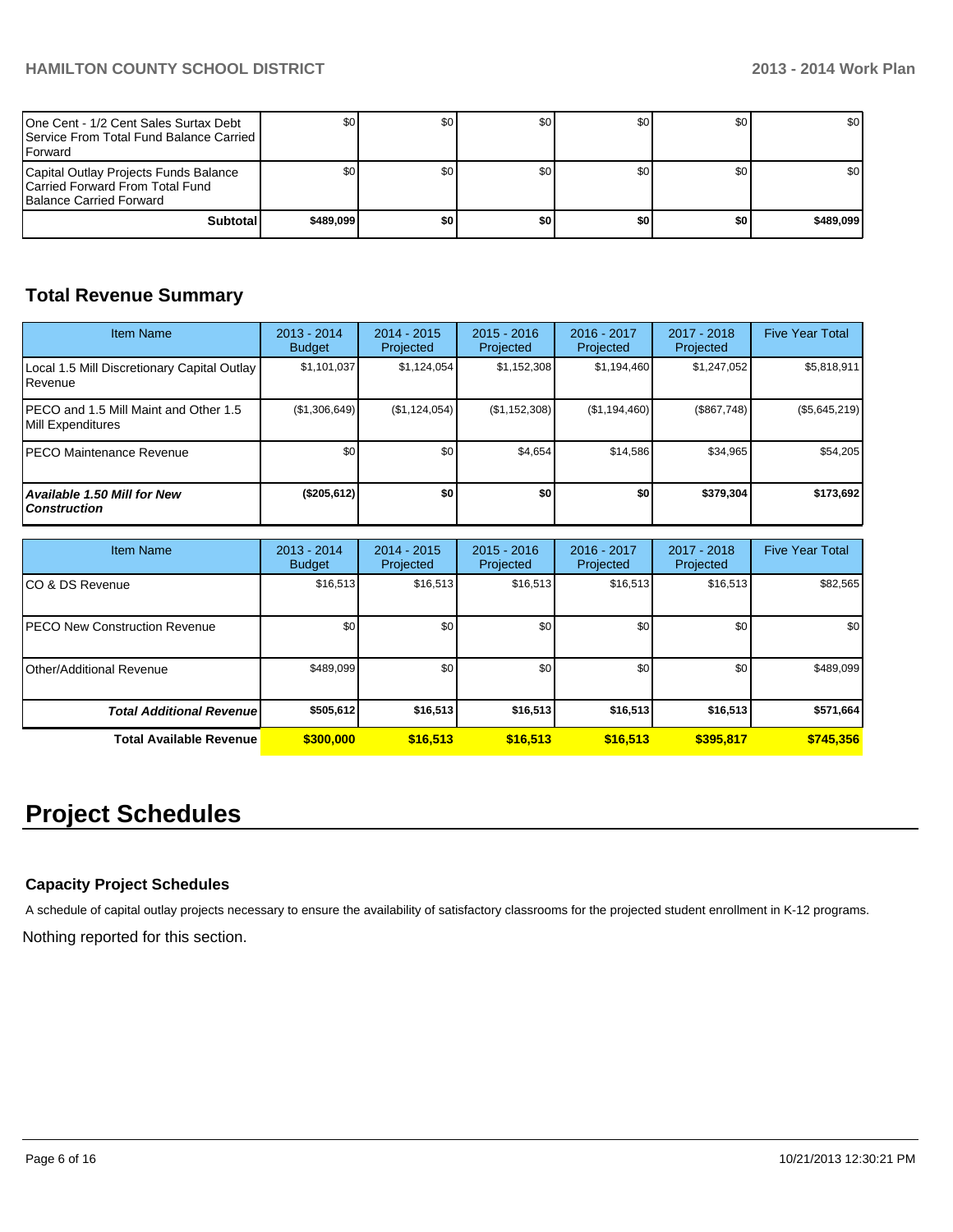| <b>Planned Cost:</b>     |  |  |  |
|--------------------------|--|--|--|
| <b>Student Stations:</b> |  |  |  |
| Total Classrooms:        |  |  |  |
| Gross Sq Ft:             |  |  |  |

#### **Other Project Schedules**

Major renovations, remodeling, and additions of capital outlay projects that do not add capacity to schools.

| <b>Project Description</b>                                                                | Location                               | $2013 - 2014$<br>Actual Budget | $2014 - 2015$<br>Projected | $2015 - 2016$<br>Projected | 2016 - 2017<br>Projected | 2017 - 2018<br>Projected | <b>Total</b>  | Funded |
|-------------------------------------------------------------------------------------------|----------------------------------------|--------------------------------|----------------------------|----------------------------|--------------------------|--------------------------|---------------|--------|
| <b>IAdministrative Move from</b><br>JRLee Complex to Hamilton<br>County High School (new) | <b>I</b> HAMILTON COUNTY<br>HIGH (NEW) | \$300,000                      | \$0 <sub>l</sub>           | \$0                        | \$0                      | \$0                      | \$300,000 Yes |        |
|                                                                                           |                                        | \$300,000                      | \$0                        | \$0                        | \$0                      | \$0                      | \$300,000     |        |

# **Additional Project Schedules**

Any projects that are not identified in the last approved educational plant survey.

Nothing reported for this section.

# **Non Funded Growth Management Project Schedules**

Schedule indicating which projects, due to planned development, that CANNOT be funded from current revenues projected over the next five years.

| <b>Project Description</b>                                                    | $2013 - 2014$<br>Actual Budget | $2014 - 2015$<br>Projected | $2015 - 2016$<br><b>Projected</b> | 2016 - 2017<br>Projected | 2017 - 2018<br>Projected | <b>Total</b>    | Funded |
|-------------------------------------------------------------------------------|--------------------------------|----------------------------|-----------------------------------|--------------------------|--------------------------|-----------------|--------|
| New Construction for<br>elementary school (replace<br>deteriorating facility) | \$0                            | \$0                        | \$21,000,000                      | \$0l                     | \$0 <sub>1</sub>         | \$21,000,000 No |        |
|                                                                               | \$0                            | \$0                        | \$21,000,000                      | \$0                      | \$0                      | \$21,000,000    |        |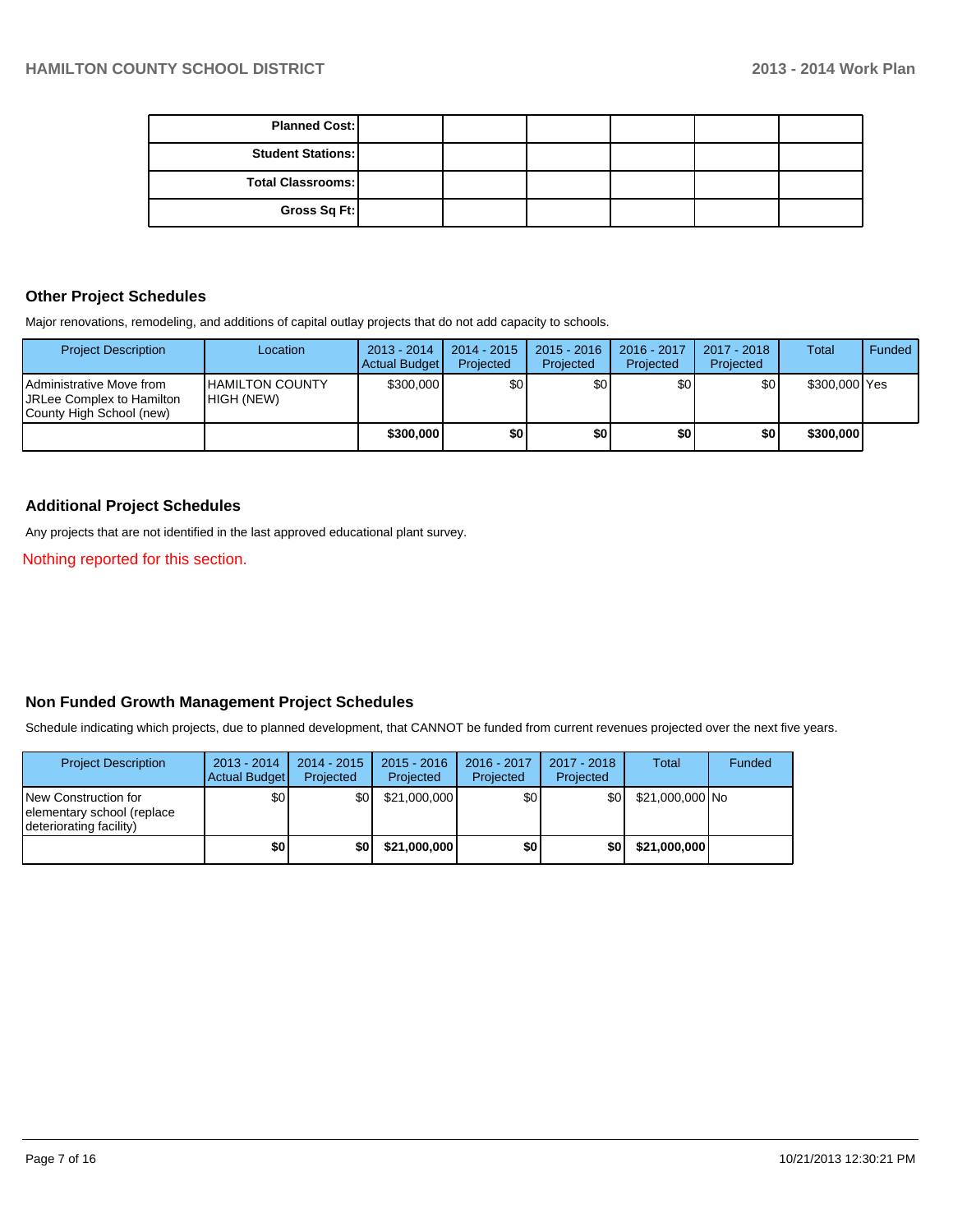# **Tracking**

# **Capacity Tracking**

| Location                            | $2013 -$<br>2014 Satis.<br>Stu. Sta. | Actual<br>$2013 -$<br><b>2014 FISH</b><br><b>Capacity</b> | Actual<br>$2012 -$<br>2013<br><b>COFTE</b> | # Class<br><b>Rooms</b> | Actual<br>Average<br>$2013 -$<br>2014 Class<br><b>Size</b> | Actual<br>$2013 -$<br>2014<br><b>Utilization</b> | <b>New</b><br>Stu.<br>Capacity | <b>New</b><br>Rooms to<br>be<br>Added/Re<br>moved | Projected<br>$2017 -$<br>2018<br><b>COFTE</b> | Projected<br>$2017 -$<br>2018<br><b>Utilization</b> | Projected<br>$2017 -$<br>2018 Class<br><b>Size</b> |
|-------------------------------------|--------------------------------------|-----------------------------------------------------------|--------------------------------------------|-------------------------|------------------------------------------------------------|--------------------------------------------------|--------------------------------|---------------------------------------------------|-----------------------------------------------|-----------------------------------------------------|----------------------------------------------------|
| ICENTRAL HAMILTON<br>IELEMENTARY    | 710                                  | 710                                                       | 334                                        | 37                      | 9 <sub>l</sub>                                             | 47.00 %                                          | $\Omega$                       |                                                   | 374                                           | 53.00 %                                             | 10 <sup>1</sup>                                    |
| IHAMILTON COUNTY<br>ISPORTS COMPLEX | 30                                   |                                                           |                                            |                         | $\Omega$                                                   | 0.00%                                            | 0                              | $\Omega$                                          | $\Omega$                                      | 0.00%                                               | $\overline{0}$                                     |
| INORTH HAMILTON<br>IELEMENTARY      | 482                                  | 482                                                       | 435                                        | 25                      | 17                                                         | 90.00%                                           |                                |                                                   | 440                                           | 91.00 %                                             | 18                                                 |
| I SOUTH HAMILTON<br>IELEMENTARY     | 258                                  | 258                                                       | 170                                        | 13 <sub>1</sub>         | 13                                                         | 66.00 %                                          | $\Omega$                       | $\Omega$                                          | 150                                           | 58.00 %                                             | 12                                                 |
| IGREENWOOD SCHOOL                   | 90                                   | 90                                                        | 21                                         | 9                       | $\mathcal{P}$                                              | 23.00 %                                          | $\Omega$                       |                                                   | 15                                            | 17.00 %                                             | $\overline{2}$                                     |
| IHAMILTON COUNTY<br>HIGH (NEW)      | 1,135                                | 1,021                                                     | 595                                        | 48                      | 12 <sup>1</sup>                                            | 58.00 %                                          | $-98$                          | $\Omega$                                          | 550                                           | 60.00 %                                             | 11                                                 |
|                                     | 2,705                                | 2,561                                                     | 1,554                                      | 133                     | 12 <sup>1</sup>                                            | 60.69 %                                          | $-98$                          | 0                                                 | 1,529                                         | 62.08%                                              | 11                                                 |

The COFTE Projected Total (1,529) for 2017 - 2018 must match the Official Forecasted COFTE Total (1,529 ) for 2017 - 2018 before this section can be completed. In the event that the COFTE Projected Total does not match the Official forecasted COFTE, then the Balanced Projected COFTE Table should be used to balance COFTE.

| Projected COFTE for 2017 - 2018 |       |
|---------------------------------|-------|
| Elementary (PK-3)               | 607   |
| Middle (4-8)                    | 550   |
| High (9-12)                     | 372   |
|                                 | 1,529 |

| <b>Grade Level Type</b> | <b>Balanced Projected</b><br>COFTE for 2017 - 2018 |
|-------------------------|----------------------------------------------------|
| Elementary (PK-3)       |                                                    |
| Middle (4-8)            |                                                    |
| High (9-12)             |                                                    |
|                         | 1,529                                              |

#### **Relocatable Replacement**

Number of relocatable classrooms clearly identified and scheduled for replacement in the school board adopted financially feasible 5-year district work program.

| Location                     |  | 2013 - 2014   2014 - 2015   2015 - 2016   2016 - 2017   2017 - 2018   Year 5 Total |  |
|------------------------------|--|------------------------------------------------------------------------------------|--|
| ICENTRAL HAMILTON ELEMENTARY |  |                                                                                    |  |
| INORTH HAMILTON ELEMENTARY   |  |                                                                                    |  |
| ISOUTH HAMILTON ELEMENTARY   |  |                                                                                    |  |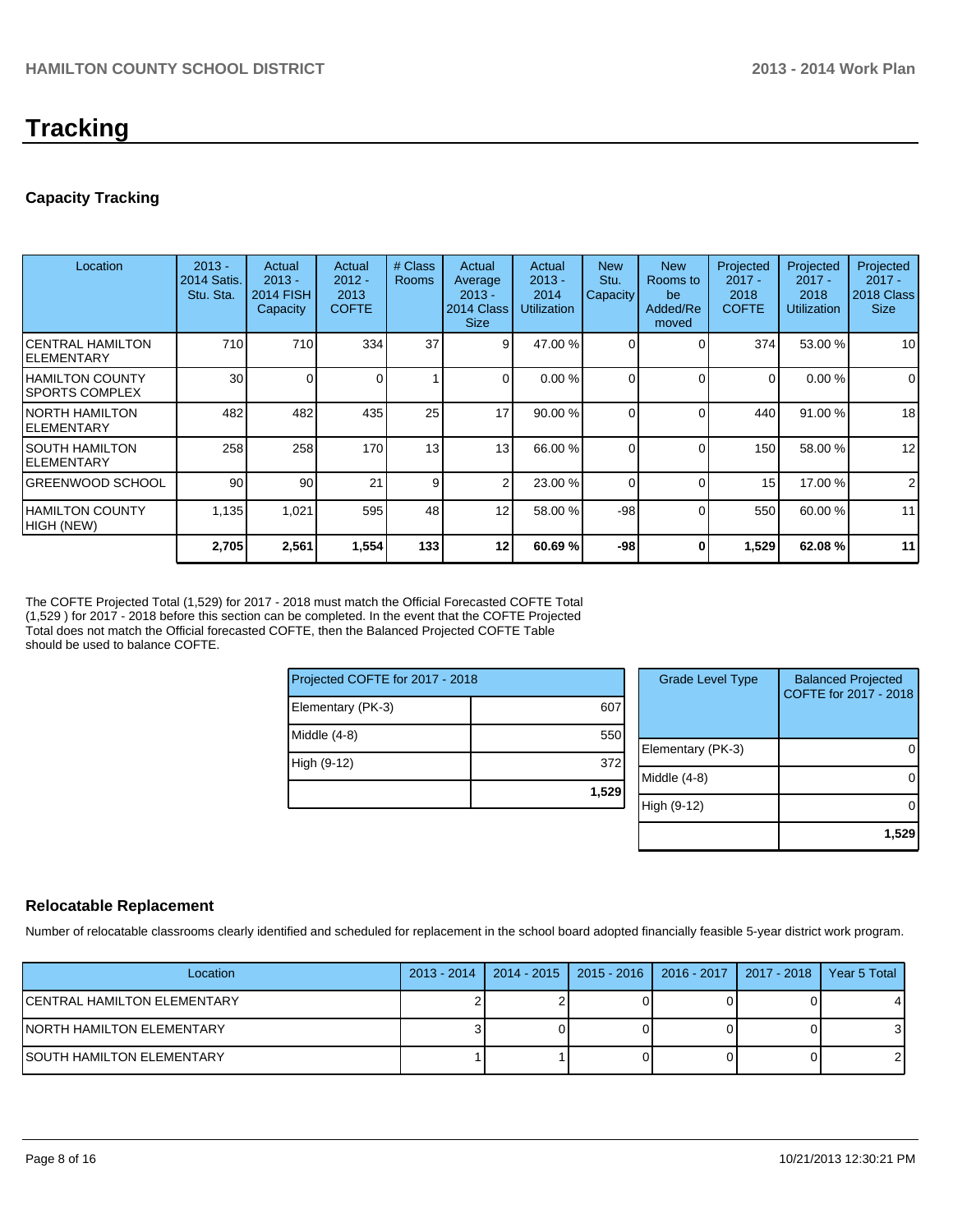| IGREENWOOD SCHOOL                 |  |  |  |
|-----------------------------------|--|--|--|
| Total Relocatable Replacements: I |  |  |  |

#### **Charter Schools Tracking**

Information regarding the use of charter schools.

Nothing reported for this section.

# **Special Purpose Classrooms Tracking**

The number of classrooms that will be used for certain special purposes in the current year, by facility and type of classroom, that the district will, 1), not use for educational purposes, and 2), the co-teaching classrooms that are not open plan classrooms and will be used for educational purposes.

| School | <b>School Type</b>                   | # of Elementary<br>K-3 Classrooms | # of Middle 4-8<br><b>Classrooms</b> | # of High $9-12$<br><b>Classrooms</b> | # of $ESE$<br><b>Classrooms</b> | # of Combo<br><b>Classrooms</b> | <b>Total</b><br><b>Classrooms</b> |
|--------|--------------------------------------|-----------------------------------|--------------------------------------|---------------------------------------|---------------------------------|---------------------------------|-----------------------------------|
|        | <b>Total Educational Classrooms:</b> |                                   |                                      |                                       |                                 |                                 | 0                                 |
|        |                                      |                                   |                                      |                                       |                                 |                                 |                                   |
| School | <b>School Type</b>                   | # of Elementary<br>K-3 Classrooms | # of Middle 4-8<br><b>Classrooms</b> | # of High $9-12$<br><b>Classrooms</b> | # of $ESE$<br><b>Classrooms</b> | # of Combo<br><b>Classrooms</b> | Total<br><b>Classrooms</b>        |
|        | <b>Total Co-Teaching Classrooms:</b> |                                   |                                      |                                       |                                 |                                 | $\mathbf{0}$                      |

#### **Infrastructure Tracking**

**Necessary offsite infrastructure requirements resulting from expansions or new schools. This section should include infrastructure information related to capacity project schedules and other project schedules (Section 4).**

Not Specified

**Proposed location of planned facilities, whether those locations are consistent with the comprehensive plans of all affected local governments, and recommendations for infrastructure and other improvements to land adjacent to existing facilities. Provisions of 1013.33(12), (13) and (14) and 1013.36 must be addressed for new facilities planned within the 1st three years of the plan (Section 5).**

Not Specified

**Consistent with Comp Plan?** No

#### **Net New Classrooms**

The number of classrooms, by grade level and type of construction, that were added during the last fiscal year.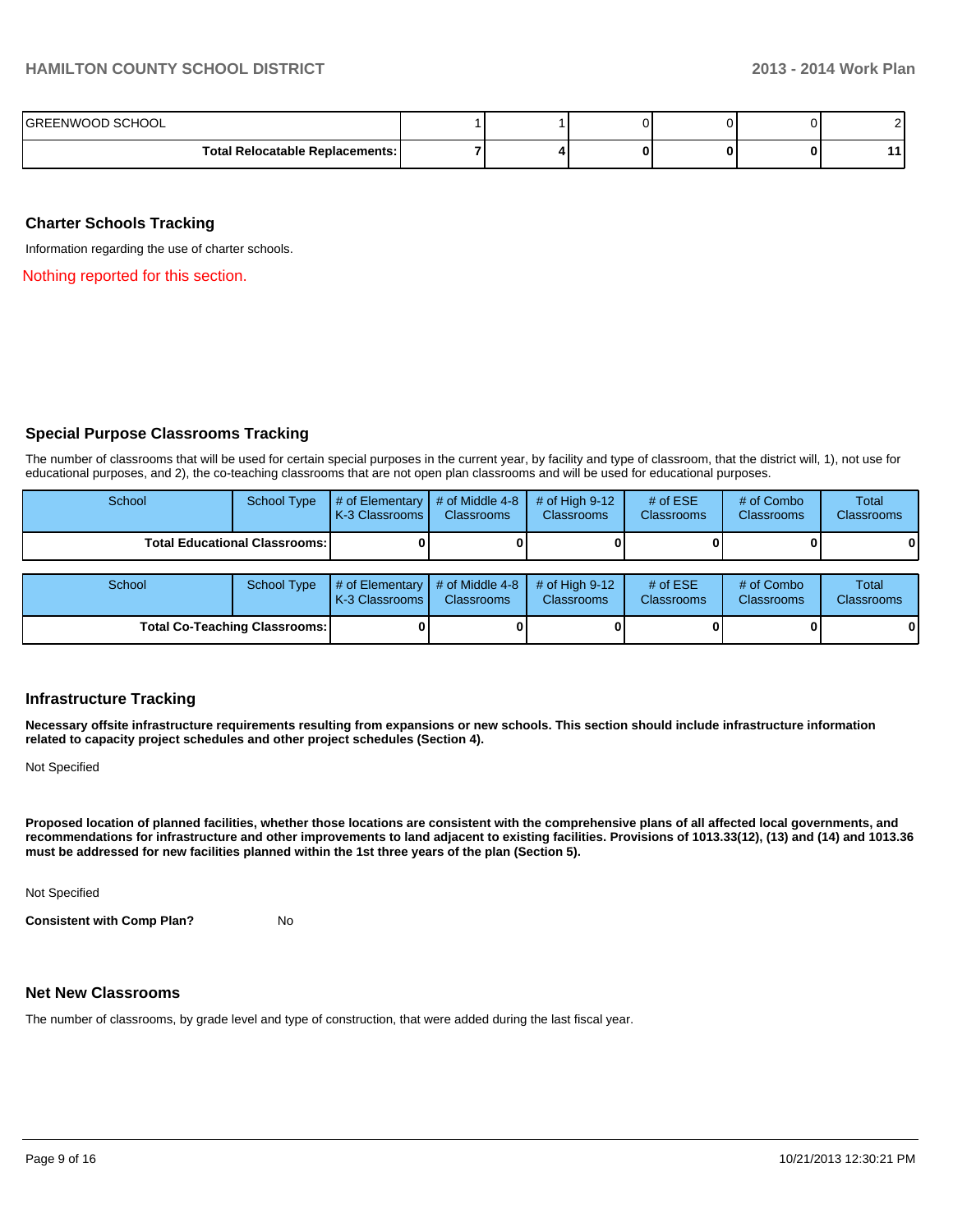|                                                                                                                                                         | List the net new classrooms added in the 2012 - 2013 fiscal year. |                                   |                                |                        |                                                                        | List the net new classrooms to be added in the 2013 - 2014 fiscal<br>Ivear. |  |    |  |
|---------------------------------------------------------------------------------------------------------------------------------------------------------|-------------------------------------------------------------------|-----------------------------------|--------------------------------|------------------------|------------------------------------------------------------------------|-----------------------------------------------------------------------------|--|----|--|
| "Classrooms" is defined as capacity carrying classrooms that are added to increase<br>capacity to enable the district to meet the Class Size Amendment. |                                                                   |                                   |                                |                        | Totals for fiscal year 2013 - 2014 should match totals in Section 15A. |                                                                             |  |    |  |
| Location                                                                                                                                                | $2012 - 2013$ #<br>Permanent                                      | $2012 - 2013$ #<br><b>Modular</b> | $2012 - 2013$ #<br>Relocatable | $2012 - 2013$<br>Total | $2013 - 2014$ #<br>Permanent                                           | $2013 - 2014$<br>Total                                                      |  |    |  |
| Elementary (PK-3)                                                                                                                                       |                                                                   |                                   |                                |                        |                                                                        |                                                                             |  | ΩI |  |
| Middle $(4-8)$                                                                                                                                          |                                                                   |                                   |                                |                        |                                                                        |                                                                             |  | ΟI |  |
| High (9-12)                                                                                                                                             |                                                                   |                                   |                                |                        |                                                                        |                                                                             |  |    |  |
|                                                                                                                                                         |                                                                   |                                   |                                |                        |                                                                        |                                                                             |  |    |  |

# **Relocatable Student Stations**

Number of students that will be educated in relocatable units, by school, in the current year, and the projected number of students for each of the years in the workplan.

| <b>Site</b>                        | 2013 - 2014 | $2014 - 2015$ | $2015 - 2016$ | 2016 - 2017 | 2017 - 2018 | 5 Year Average  |
|------------------------------------|-------------|---------------|---------------|-------------|-------------|-----------------|
| HAMILTON COUNTY HIGH (NEW)         |             |               |               |             |             |                 |
| <b>CENTRAL HAMILTON ELEMENTARY</b> | 162         |               |               |             |             | 32 <sub>l</sub> |
| HAMILTON COUNTY SPORTS COMPLEX     |             |               |               |             |             | $\Omega$        |
| <b>NORTH HAMILTON ELEMENTARY</b>   |             |               |               |             |             | 14              |
| SOUTH HAMILTON ELEMENTARY          |             |               |               |             |             |                 |
| IGREENWOOD SCHOOL                  | 30          |               |               |             |             | 61              |
|                                    |             |               |               |             |             |                 |

| Totals for HAMILTON COUNTY SCHOOL DISTRICT        |       |       |       |       |       |                 |
|---------------------------------------------------|-------|-------|-------|-------|-------|-----------------|
| Total students in relocatables by year.           | 264   |       |       |       |       | 53 <sub>1</sub> |
| Total number of COFTE students projected by year. | .5551 | 1,573 | 1.562 | 1.538 | 1.529 | 1.551           |
| Percent in relocatables by year.                  | 17 %l | 0%    | 0%    | 0 % l | 0%    | 3%              |

# **Leased Facilities Tracking**

Exising leased facilities and plans for the acquisition of leased facilities, including the number of classrooms and student stations, as reported in the educational plant survey, that are planned in that location at the end of the five year workplan.

| Location                               | # of Leased<br>Classrooms 2013 - I<br>2014 | <b>FISH Student</b><br><b>Stations</b> | Owner | # of Leased<br>Classrooms 2017 - I<br>2018 | <b>FISH Student</b><br><b>Stations</b> |
|----------------------------------------|--------------------------------------------|----------------------------------------|-------|--------------------------------------------|----------------------------------------|
| ICENTRAL HAMILTON ELEMENTARY           |                                            |                                        |       |                                            |                                        |
| <b>IHAMILTON COUNTY SPORTS COMPLEX</b> |                                            |                                        |       |                                            |                                        |
| <b>INORTH HAMILTON ELEMENTARY</b>      |                                            |                                        |       |                                            |                                        |
| <b>ISOUTH HAMILTON ELEMENTARY</b>      |                                            |                                        |       |                                            |                                        |
| IGREENWOOD SCHOOL                      |                                            |                                        |       |                                            |                                        |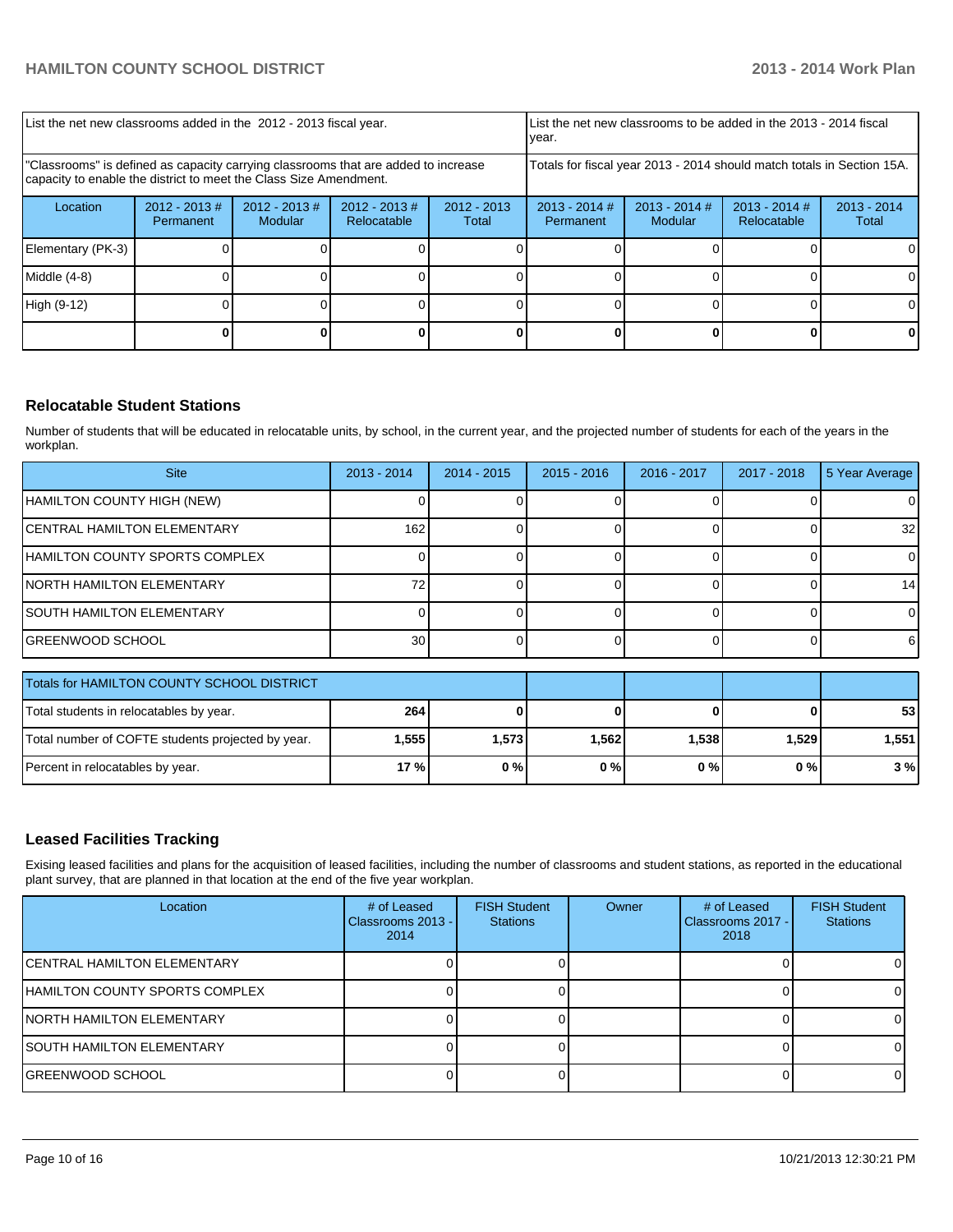| HAMILTON COUNTY HIGH (NEW) |  |  |   |
|----------------------------|--|--|---|
|                            |  |  | o |

#### **Failed Standard Relocatable Tracking**

Relocatable units currently reported by school, from FISH, and the number of relocatable units identified as 'Failed Standards'.

Nothing reported for this section.

# **Planning**

#### **Class Size Reduction Planning**

**Plans approved by the school board that reduce the need for permanent student stations such as acceptable school capacity levels, redistricting, busing, year-round schools, charter schools, magnet schools, public-private partnerships, multitrack scheduling, grade level organization, block scheduling, or other alternatives.**

The current class size reduction numbers are being met.

#### **School Closure Planning**

**Plans for the closure of any school, including plans for disposition of the facility or usage of facility space, and anticipated revenues.**

No school closures are planned.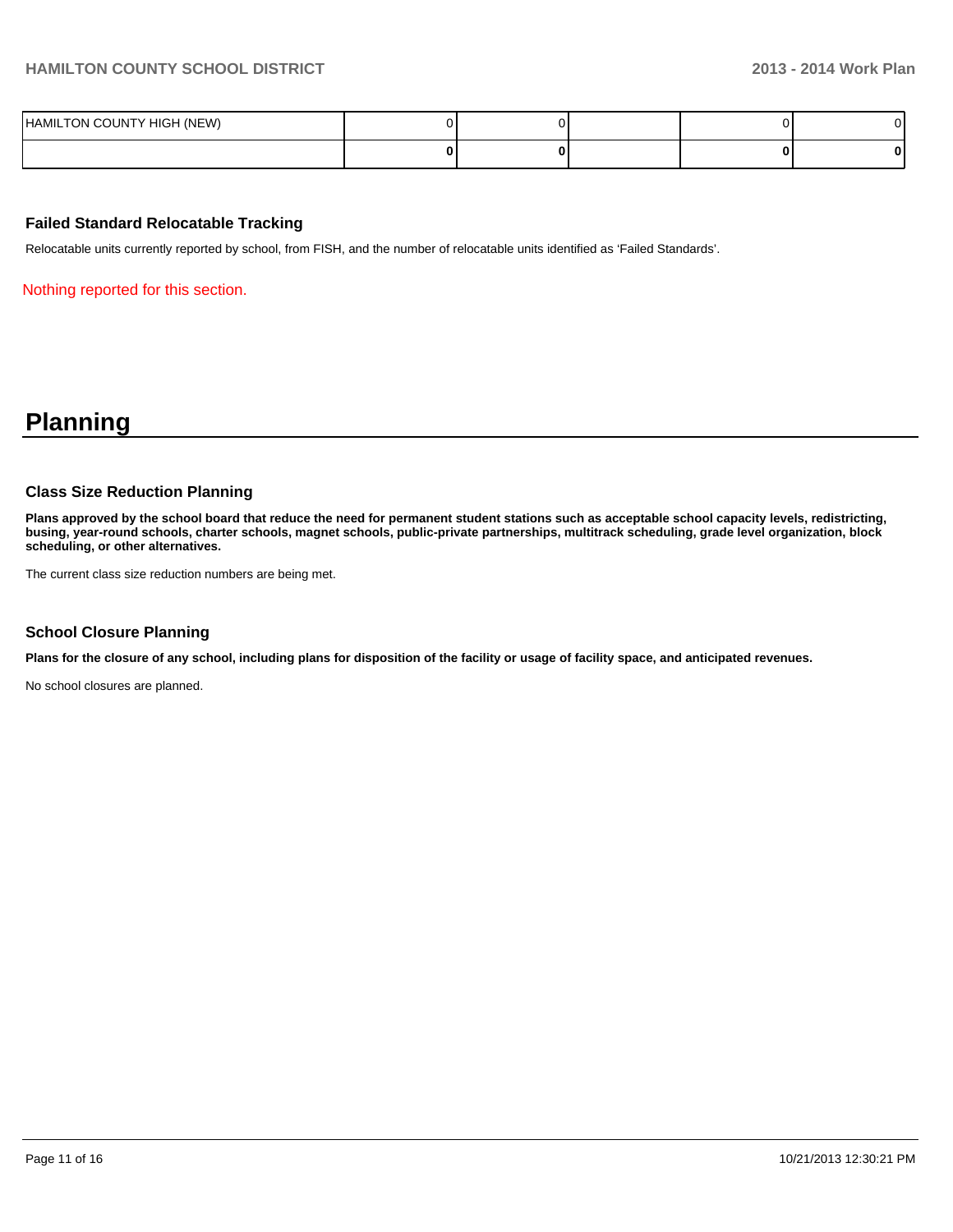Five Year Survey - Ten Year Capacity **10/21/2013** HAMILTON COUNTY SCHOOL DISTRICT

**Schedule of capital outlay projects projected to ensure the availability of satisfactory student stations for the projected student enrollment in K - 12 programs for the future 5 years beyond the 5-year district facilities work program.**

No items meet the criteria.

Five Year Survey - Ten Year Infrastructure **10/21/2013** HAMILTON COUNTY SCHOOL DISTRICT

**Proposed Location of Planned New, Remodeled, or New Additions to Facilities in 6 thru 10 out years (Section 28).**

# No items meet the criteria.

**Plans for closure of any school, including plans for disposition of the facility or usage of facility space, and anticipated revenues in the 6 thru 10 out years (Section 29).**

No items meet the criteria.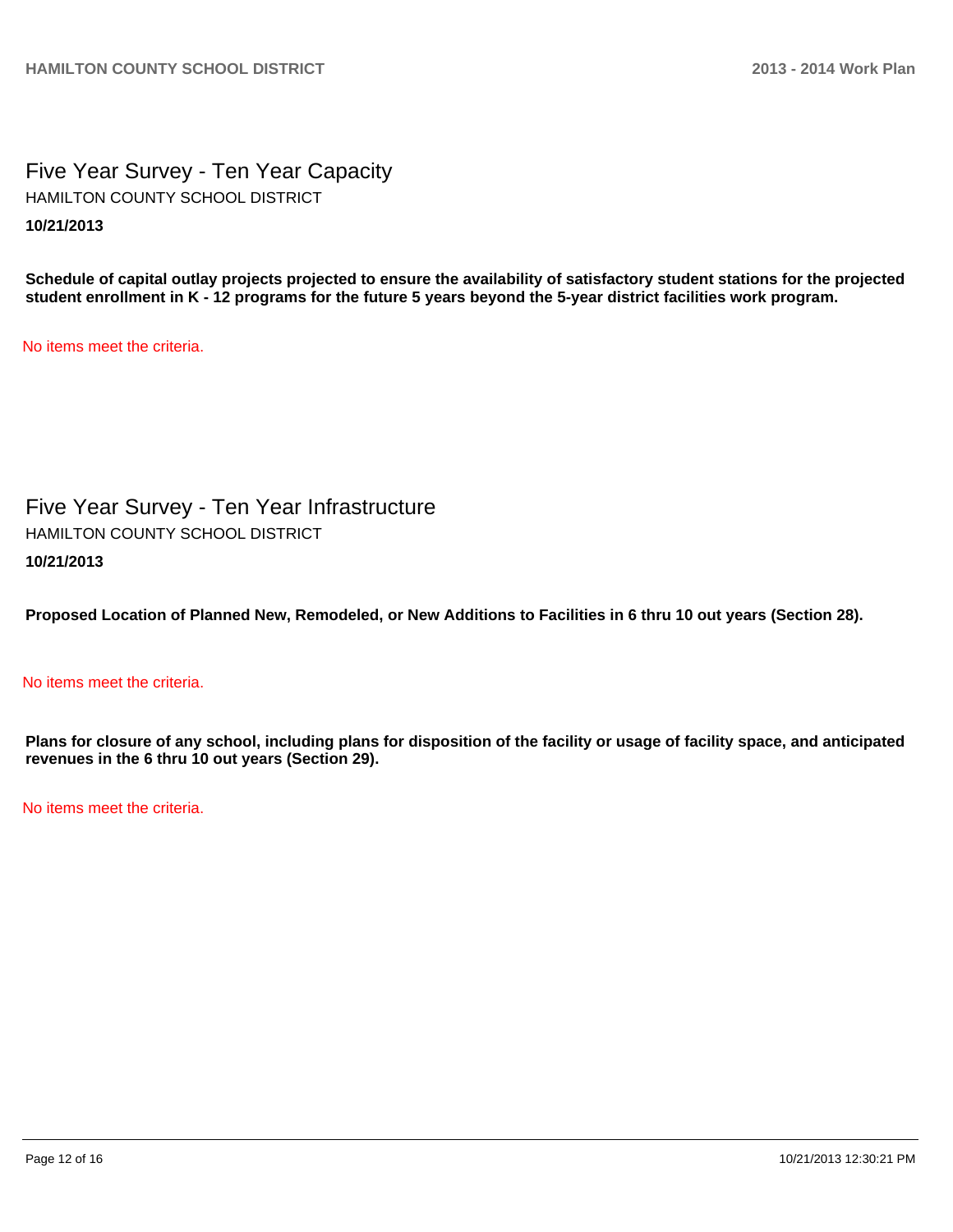# Five Year Survey - Ten Year Maintenance **10/21/2013** HAMILTON COUNTY SCHOOL DISTRICT

**District projects and locations regarding the projected need for major renovation, repair, and maintenance projects within the district in years 6 - 10 beyond the projects plans detailed in the five years covered by the work plan.**

| Project             | <b>Projected Cost</b> |  |  |
|---------------------|-----------------------|--|--|
| Reroofing           | \$300,000             |  |  |
| Painting            | \$250,000             |  |  |
| Carpet and Flooring | \$500,000             |  |  |
| A/C Replacement     | \$500,000             |  |  |
| Paving              | \$150,000             |  |  |
|                     | \$1,700,000           |  |  |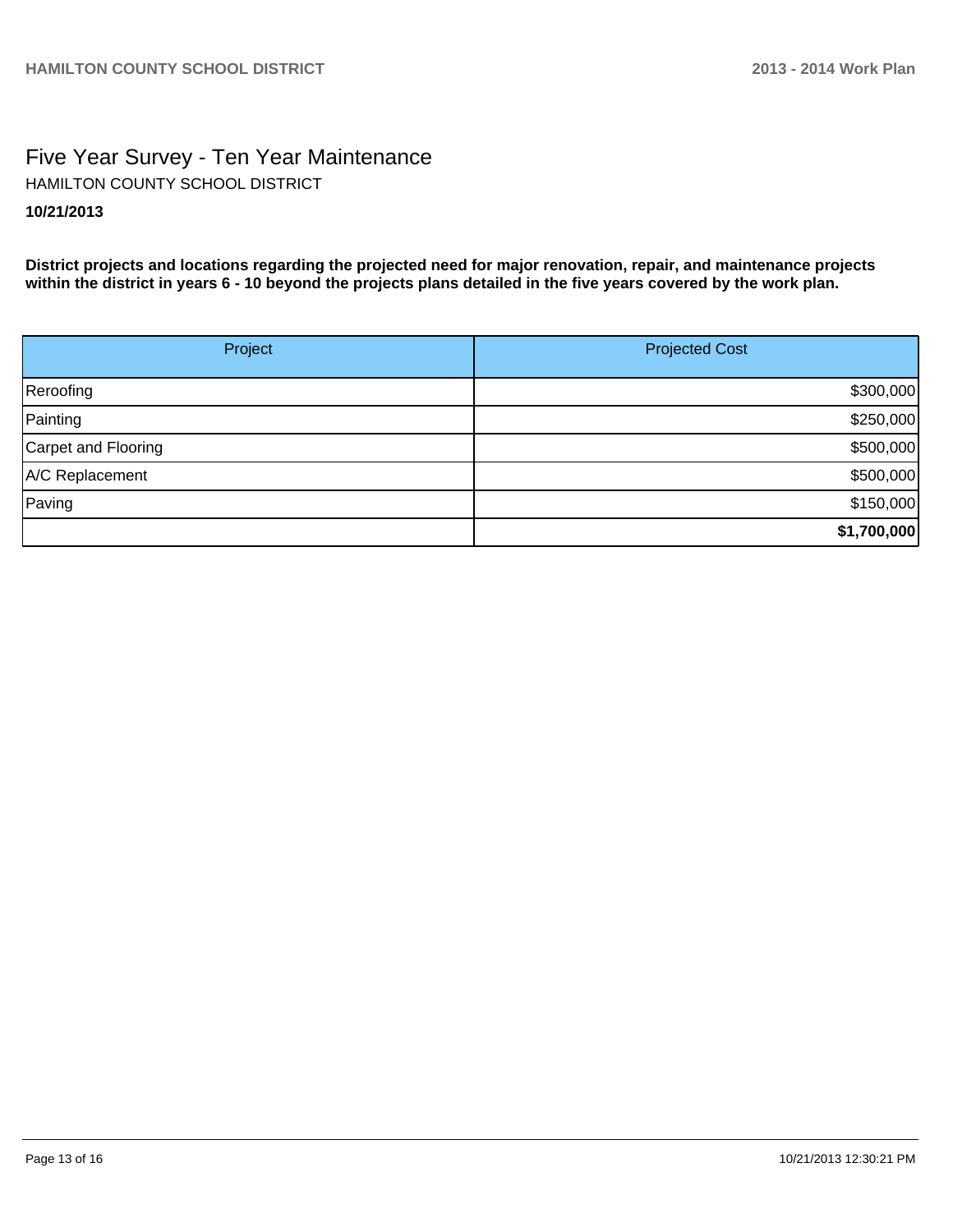# Five Year Survey - Ten Year Utilization HAMILTON COUNTY SCHOOL DISTRICT

# **10/21/2013**

**Schedule of planned capital outlay projects identifying the standard grade groupings, capacities, and planned utilization rates of future educational facilities of the district for both permanent and relocatable facilities.**

| <b>Grade Level</b><br>Projections  | <b>FISH Student</b><br><b>Stations</b> | <b>Actual FISH</b><br>Capacity | Actual<br><b>COFTE</b> | Actual<br><b>Utilization</b> | Actual new<br><b>Student</b><br>Capacity to be<br>added/remove | Projected<br><b>COFTE</b> | Projected<br><b>Utilization</b> |
|------------------------------------|----------------------------------------|--------------------------------|------------------------|------------------------------|----------------------------------------------------------------|---------------------------|---------------------------------|
| Elementary -<br>District Totals    | 1,538                                  | 1,538                          | 961.39                 | 62.51 %                      |                                                                | 758                       | 49.28 %                         |
| Middle - District<br><b>Totals</b> | 1,135                                  | 1,021                          | 624.62                 | 61.18 %                      |                                                                | 548                       | 53.67 %                         |
| High - District<br><b>Totals</b>   |                                        | 0                              | 0.00                   | 0.00 %                       |                                                                | 0                         | 0.00%                           |
| Other - ESE, etc                   | 280                                    | 90                             | 48.17                  | 53.52 %                      |                                                                | 28                        | 31.11 %                         |
|                                    | 2,953                                  | 2,649                          | 1,634.18               | 61.69 %                      |                                                                | 1,334                     | 50.36 %                         |

**Combination schools are included with the middle schools for student stations, capacity, COFTE and utilization purposes because these facilities all have a 90% utilization factor. Use this space to explain or define the grade groupings for combination schools.**

No comments to report.

Five Year Survey - Twenty Year Capacity

HAMILTON COUNTY SCHOOL DISTRICT

**10/21/2013**

**Schedule of capital outlay projects projected to ensure the availability of satisfactory student stations for the projected student enrollment in K - 12 programs for the future 11 - 20 years beyond the 5-year district facilities work program.**

No items match the criteria.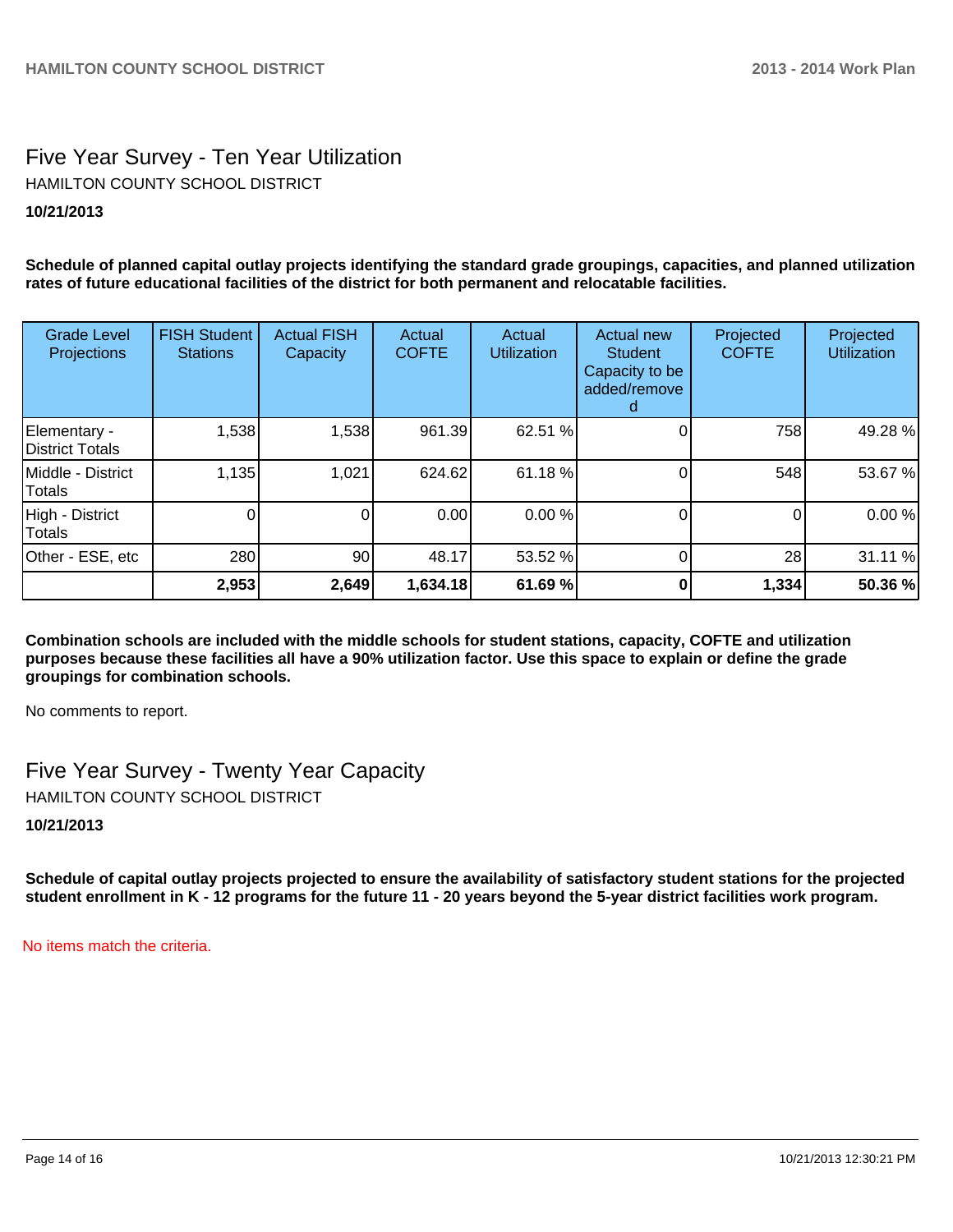# Five Year Survey - Twenty Year Infrastructure HAMILTON COUNTY SCHOOL DISTRICT

# **10/21/2013**

**Proposed Location of Planned New, Remodeled, or New Additions to Facilities in the 11 through 20 out years (Section 28).**

# No items meet the criteria.

**Plans for closure of any school, including plans for disposition of the facility or usage of facility space, and anticipated revenues in the 11 through 20 out years (Section 29).**

No items meet the criteria.

Five Year Survey - Twenty Year Maintenance HAMILTON COUNTY SCHOOL DISTRICT

# **10/21/2013**

**District projects and locations regarding the projected need for major renovation, repair, and maintenance projects within the district in years 11 - 20 beyond the projects plans detailed in the five years covered by the work plan.**

| Project               | <b>Projected Cost</b> |  |
|-----------------------|-----------------------|--|
| Reroofing             | \$500,000             |  |
| Painting Projects     | \$300,000             |  |
| Carpet/Floor Projects | \$500,000             |  |
| A/C Replacement       | \$600,000             |  |
| Paving                | \$150,000             |  |
|                       | \$2,050,000           |  |